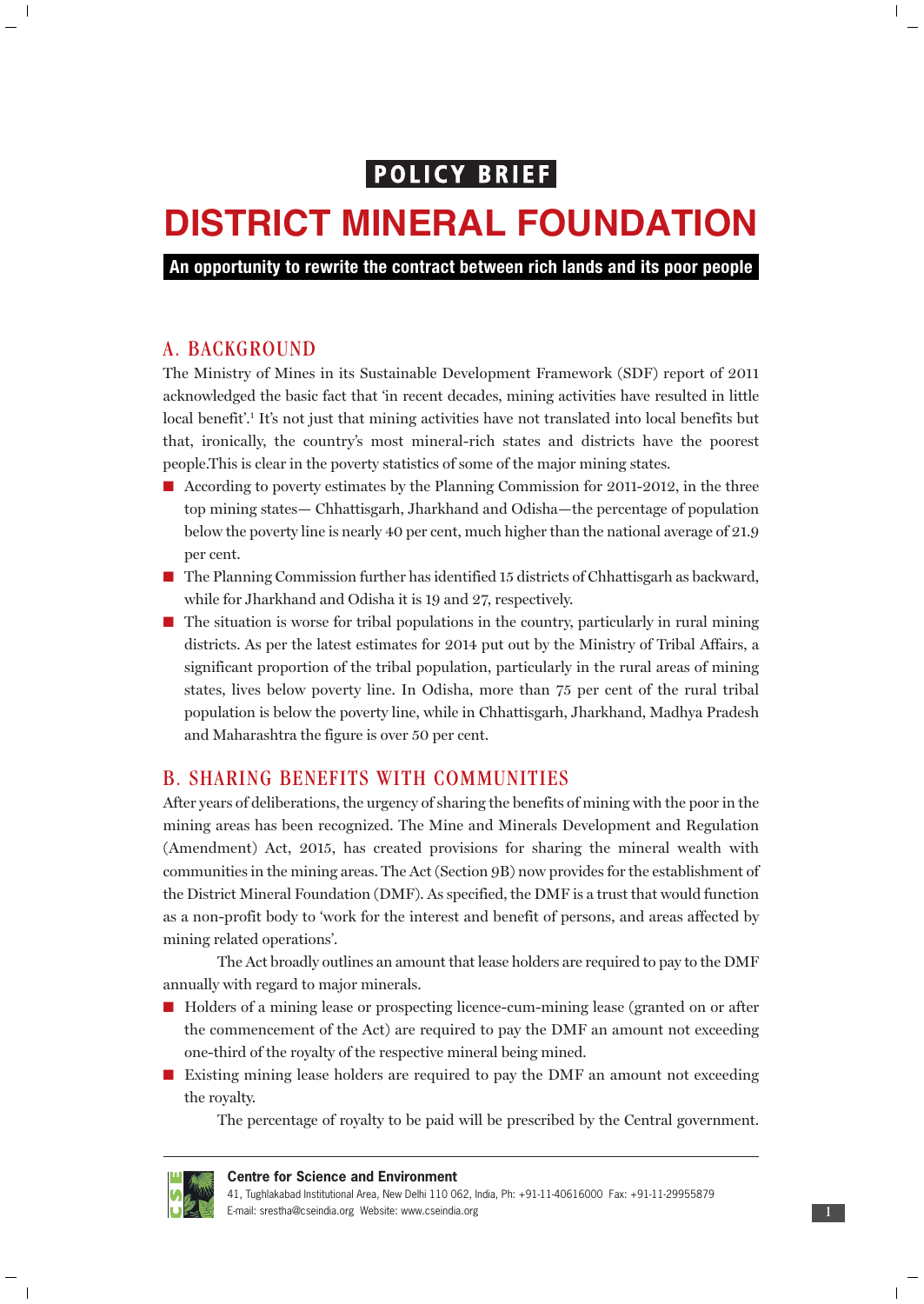The Act further states that the objective and functioning of the DMF should be guided by Constitutional provisions as it relates to Fifth and Sixth Schedules for governing tribal areas. It should also be guided by the provisions of the Panchayats (Extension to Scheduled Areas) Act (PESA), 1996, and the Scheduled Tribes and Other Traditional Forest Dwellers (Recognition of Forest Rights) Act, 2006—in short the Forest Rights Act (FRA).

# C. DISTRICT MINERAL FOUNDATION: AN OPPORTUNITY TO REWRITE THE CONTRACT BETWEEN RICH LANDS AND ITS POOR PEOPLE

The provision of DMF opens a window of opportunity to uplift the socio-economic status of mining-affected communities. Our estimates show that significant resources can go into the DMF. (The projections could be an underestimation as most states feel that the value of mineral production and sale price quoted by the Indian Bureau of Mines are underestimates.) For instance:

- In major mining states, such as Odisha, Jharkhand and Chhattisgarh, just from iron-ore mining, Rs 800 crore, Rs 105 crore, and Rs 440 crore, respectively, can go to the DMF annually. In Goa and Karnataka, the amount can be to the tune of Rs 350 crore and Rs 180 crore, respectively, just from iron-ore mining.2
- In major iron-ore-mining districts, such as Keonjhar, Sundergarh, Singhbhum (West), Dantewada and Bellary, DMF money could amount to Rs 600 crore, Rs 185 crore, Rs 105 crore, Rs 350 crore and Rs 170 crore, respectively.3
- For the major coal-mining states, the DMF share could be as high as Rs 820 crore for Jharkhand, Rs 420 crore for Chhattisgarh, Rs 440 crore Madhya Pradesh and Rs 430 crore for Andhra Pradesh from coal alone. In other states too the share from coal mining can be significant. For instance, it can be to the tune of Rs 290 crore for Maharashtra, Rs 220 crore for Odisha and about Rs 170 crore for both Meghalaya and Uttar Pradesh.4

However, the benefits can only reach the communities if the rules guiding the DMF are developed appropriately and are implemented with proper planning, oversight and accountability.

The states have a central role in this. The Act (Section 15) empowers state governments to make rules for regulating the functions of the DMF. In addition, the state is to frame rules for the amount of payment concession holders of minor minerals will make to the DMF. The states are also in the best position to identify the needs of the poor and the community at large.

# D. DESIGNING DMF: PEOPLE-CENTRIC, EFFECTIVE AND ACCOUNTABLE

For DMF to be effective, states should make these considerations:

- (i) Set clear guidelines for identifying beneficiaries
- (ii) Specify how and where the money should be spent
- (iii) Specify who should administer the funds
- (iv) Ensure effectiveness, transparency and accountability of DMF

# **(i) Set clear guidelines for identifying beneficiaries**

The DMF is to serve persons and areas affected by mining-related operations. However, identifying people affected directly or indirectly can be a major challenge. This has been the case with respect to the settlement of rights **The paradox of the poorest living in districts richest in minerals must be addressed by the DMF**

 $\overline{\phantom{a}}$ 

 $\mathbb{L}$ 

**POLICY BRIEF** 

 $\|$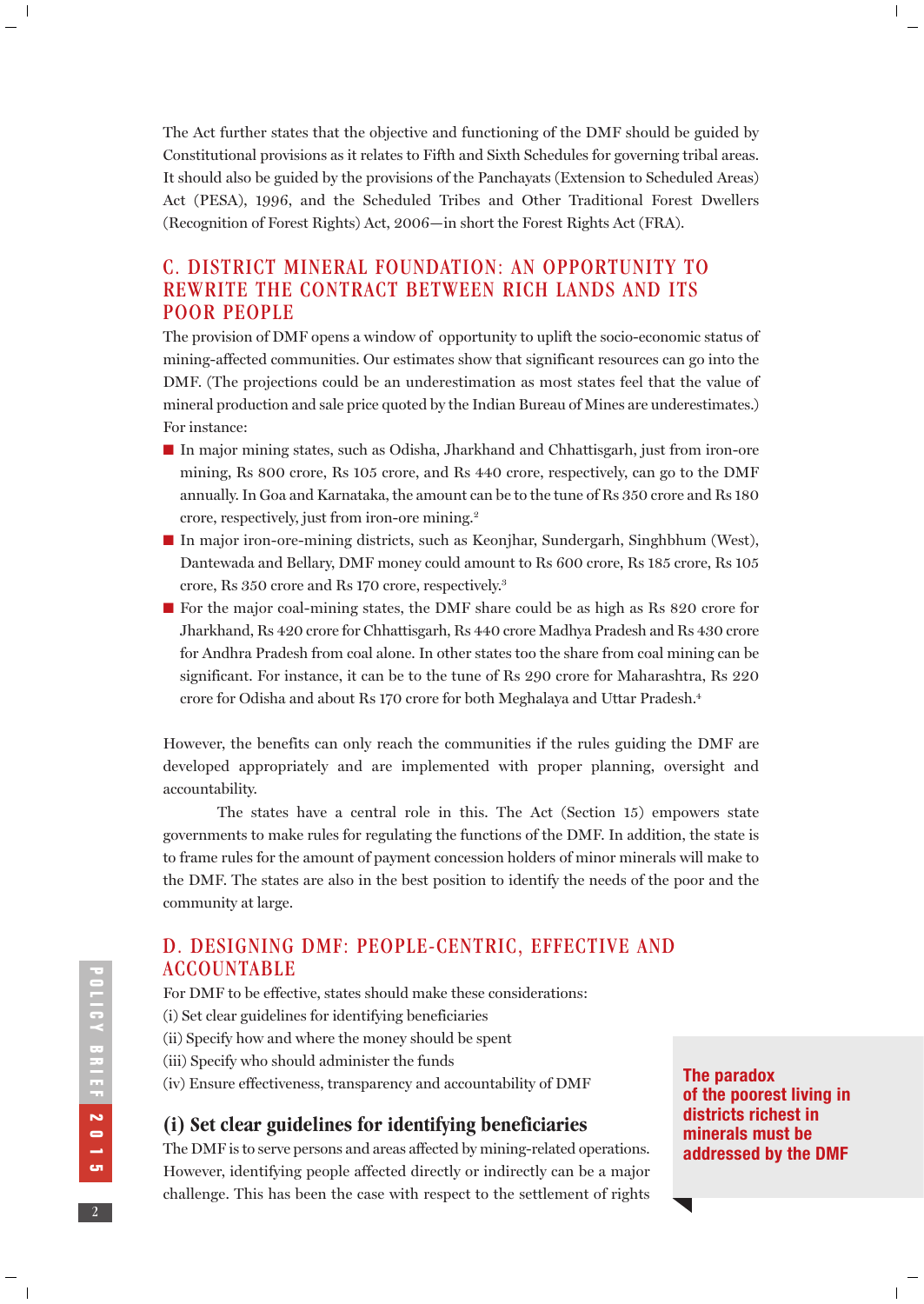$\overline{\phantom{a}}$ 

**A transparent and accountable procedure should be established to identify areas and persons affected by mining**

 $\overline{\phantom{a}}$ 

under the provisions of the FRA, 2006. To avoid such controversies, the DMF Rules must have a system for open and transparent identification of affected areas and beneficiaries.

The following broad framework could be used to identify affected areas and beneficiaries:

#### **a. Affected areas**

Affected areas should be classified into directly affected and indirectly affected.

#### **Directly affected areas**

Directly affected areas are those where mining and direct mining-related operations, such as beneficiation and waste disposal (overburdened dumps, tailing ponds etc.), are actually taking place.

- Villages and gram panchayat in which the mining and direct mining-related operations are taking place should be considered directly affected areas.
- Villages in which the displaced families of the project are resettled should be considered directly affected areas.
- Villages that significantly depend on the project areas for meeting their economic needs and have usufruct and traditional rights over the project areas (for instance for grazing, collection of minor forest produce etc.) should also be considered directly affected areas.

# **Indirectly affected areas**

Indirectly affected areas are those where communities suffer negative economic, social and environmental consequences due to mining-related operations. The major negative impacts of mining could be deterioration of water and air quality, congestion and pollution due to transportation of minerals, increased burden on existing infrastructure due to influx of people and transportation equipment etc. It is very difficult to identify indirectly affected areas. However, experience shows that significant impacts of mining do not extend beyond the block level. So, for simplicity of execution, block/blocks, excluding directly affected areas, in which the mining and direct mining-related operations are taking place,can be considered indirectly affected areas.

# **b. Affected persons/beneficiaries**

Only directly affected persons should be identified. Persons affected by mining should include people who have legal rights and occupational rights over the land being mined, and also those with usufruct and traditional rights. The following should be identified as directly affected persons:

- 'Affected family' as defined under Section 3 (c) of the the Right to Fair Compensation and Transparency in Land Acquisition, Rehabilitation and Resettlement Act, 2013
- 'Displaced family' as defined under Section 3 (k) of the the Right to Fair Compensation and Transparency in Land Acquisition, Rehabilitation and Resettlement Act, 2013
- Any other as appropriately identified by the gram sabha.



#### **Centre for Science and Environment**

41, Tughlakabad Institutional Area, New Delhi 110 062, India, Ph: +91-11-40616000 Fax: +91-11-29955879 E-mail: srestha@cseindia.org Website: www.cseindia.org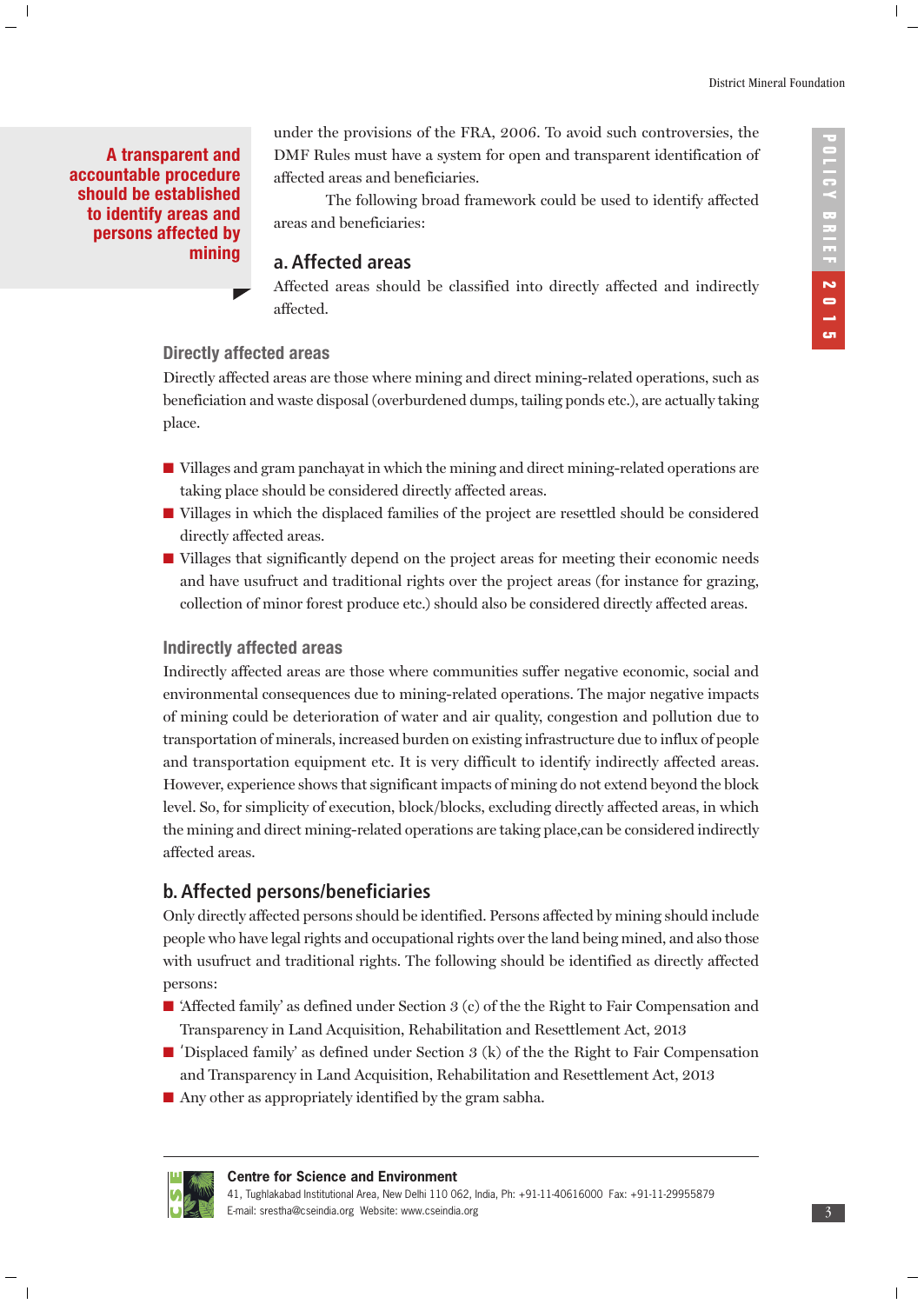$\mathbb T$ 

# **c. Process of identifying affected persons: gram sabha to identify affected persons**

A transparent and accountable procedure should be established to identify mining-affected people. The 2015 Act specifies that the objective and functioning of the DMF should be guided by Constitutional provisions as it relates to the Fifth and Sixth Schedules, the provisions of PESA, 1996, as well as the FRA, 2006. Given such provision, the beneficiaries must be identified by the gram sabhas as they are empowered to do so by the Acts.

- As per provisions of the PESA (Section 4e), the gram sabhas have roles and responsibilities in 'identification or selection of persons as beneficiaries' under the 'poverty alleviation' and 'other' programmes. Since the chief purpose of institutionalizing a DMF is to improve the economic and social status of the people in the mining areas, such provision of the PESA should be exercised to identify the beneficiaries.
- Further, the process of identifying beneficiaries can be based on the provisions of Rule 4 of the Scheduled Tribes and Other Traditional Forest Dwellers (Recognition of Forest Rights) Amendment Rules 2012 (Forest Rights Amendment Rules, 2012).
	- The gram sabha should prepare a list of prospective beneficiaries and maintain a register containing such detail of them.
	- Upon verifying the prospective beneficiaries, the gram sabha shall pass a resolution and forward the same to the Governing Council of the DMF. The quorum of the gram sabha meeting where a resolution will be passed, shall not be less than one-half of all members of such gram sabha, and shall include members belonging to the Scheduled Castes, Scheduled Tribes, Other Backward Classes and women in proportion to their population. At least one-third of the members present must be women.
	- The quorum of the gram sabha to pass any resolution with respect to identifying the beneficiaries would also require the presence of at least 50 per cent of the claimants or their representatives. The resolution would be passed by a simple majority.
- The DMF must develop mechanisms to clearly communicate with the gram sabha the requirements that are to be fulfiled for identifying potential beneficiaries. A guideline can be developed for such purpose and communicated in a timely manner.
- For very old mines, where identifying beneficiaries is difficult because of out-migration of displaced people and influx of outsiders, a village fund for targeted expenditure should be devised.
- For very old mines, where displaced people have been settled in a different village, a villagelevel fund for the resettled village should be established to give some benefits to the descendants of the displaced people.

# **(ii) Specify where and how the money should be spent**

DMF money is strictly for persons and areas affected by mining and for their social and economic upliftment.

# **a. Where should the money be spent?**

- Of the total funds that DMF would receive in a year, no less than 20 per cent should be deposited in an account for future use (when mining operations are closed) as well as for emergency situations, such as natural calamities.
- Of the total funds that DMF would receive in a year, no more than 80 per

**Beneficiaries must be identified by the gram sabha as per provisions of PESA, 1996, and FRA, 2006**

 $\overline{\phantom{a}}$ 

 $\begin{array}{c} \hline \end{array}$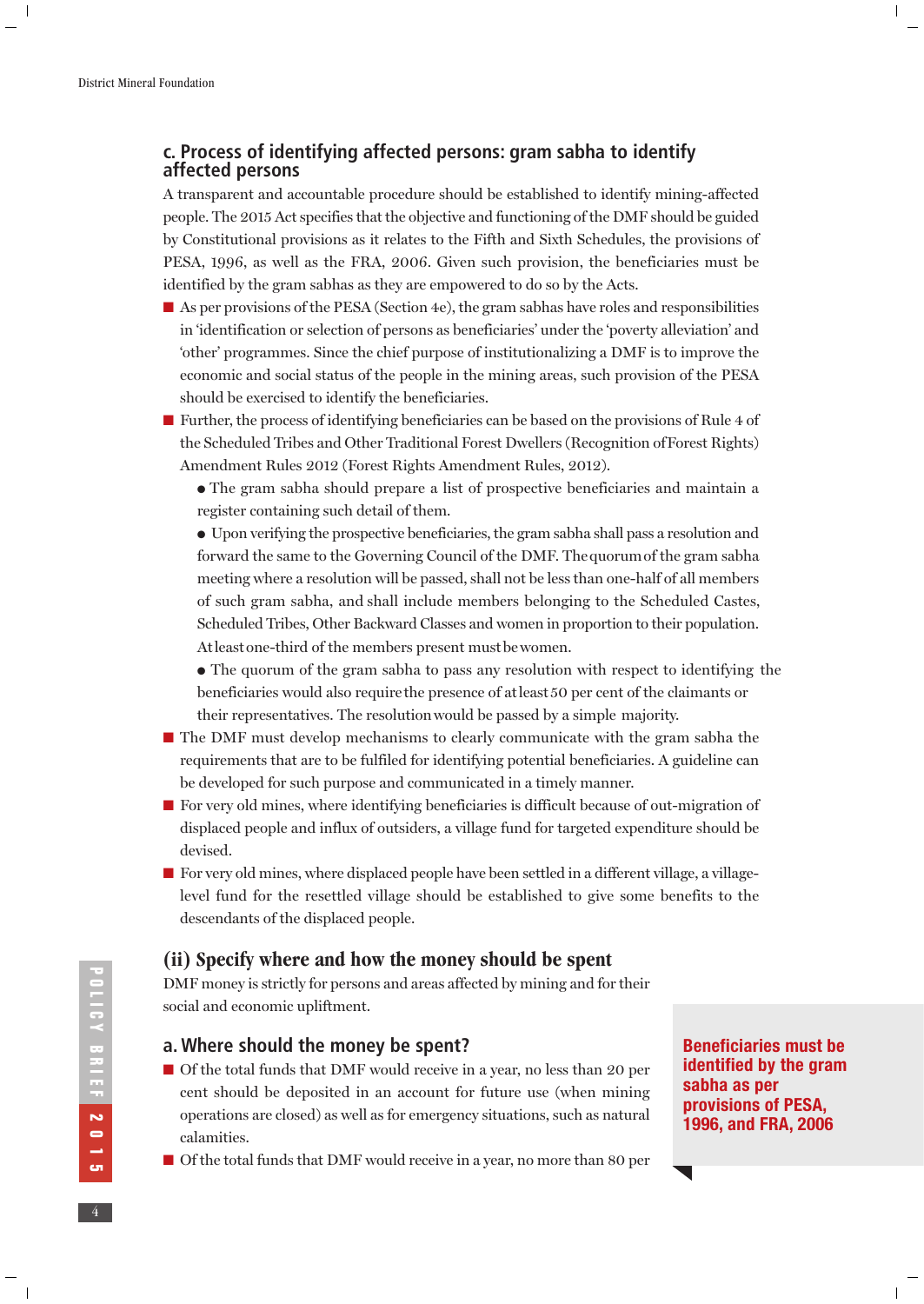**No more than 80 per cent of total DMF money should be used in the year; the remainder should be for future use**

 $\overline{\phantom{a}}$ 

- cent should be spent in the year.
- Of the total money that DMF has to spend in a year:
	- No less than 65 per cent should be spent on directly affected areas.
	- No less than 50 per cent should be used for the upliftment of directly affected persons.
	- No more than 20 per cent should be spent on indirectly affected areas.
	- No more than 10 per cent should be spent for the development of the district, excluding directly and indirectly affected areas.
- No more than 5 per cent should be used as administrative expenses of the DMF.

# **b. What should the money be spent on?**

#### **Benefit-sharing**

- Every directly affected family should be entitled to equal monetary benefit, which could either be paid monthly or annually. The directly affected family could include widows, single mothers and old people without family support. A bank account should be opened in the name of the woman head of the family.
- The amount of monetary benefit should be decided by the Governing Council of the DMF at the beginning of each financial year. However, such amount of monetary benefit shall not be less than the amount a family may be entitled to under the provisions of the Mahatma Gandhi National Rural Employment Guarantee Act, 2005.
- In fact the need to provide at least the minimum wage has also been mentioned under the Mineral Concession Rules, 1960 (Rule 27p and q). It specifies that such monetary benefit must be given to tribals and persons displaced due to mining if they are employed by mining-lease holders.

#### **Securing livelihoods**

- It is important that a part of the DMF money be used to secure livelihoods of directly affected persons. The second priority, therefore, should be given for education scholarships, health insurance, livelihood trainings, loans to establish small businesses, etc. Priority should be given to support businesses of women.
- The DMF funds can be used as an 'add-on' (to supplement the funds that district/blocks/ villages would receive normally) for developing local infrastructure, including healthcare facilities, schools, water supply, sanitation and sewerage, electricity, roads, etc. For such developmental purposes, there should be mechanisms in place to transfer DMF funds to other concerned government departments that can implement and maintain these assets. However, the DMF must have a system to verify and audit its contributions.
- A part of the DMF money used for administrative expenses must be used for capacity building of the affected communities to run the DMF, including fiscal training.

#### **Investing in the future**

■ A part of the money should be invested for the future. This money should be kept to revive the economy of the area when mining finishes to avoid the issue of 'ghost towns' as is commonly observed in mining areas.



#### **Centre for Science and Environment** 41, Tughlakabad Institutional Area, New Delhi 110 062, India, Ph: +91-11-40616000 Fax: +91-11-29955879 E-mail: srestha@cseindia.org Website: www.cseindia.org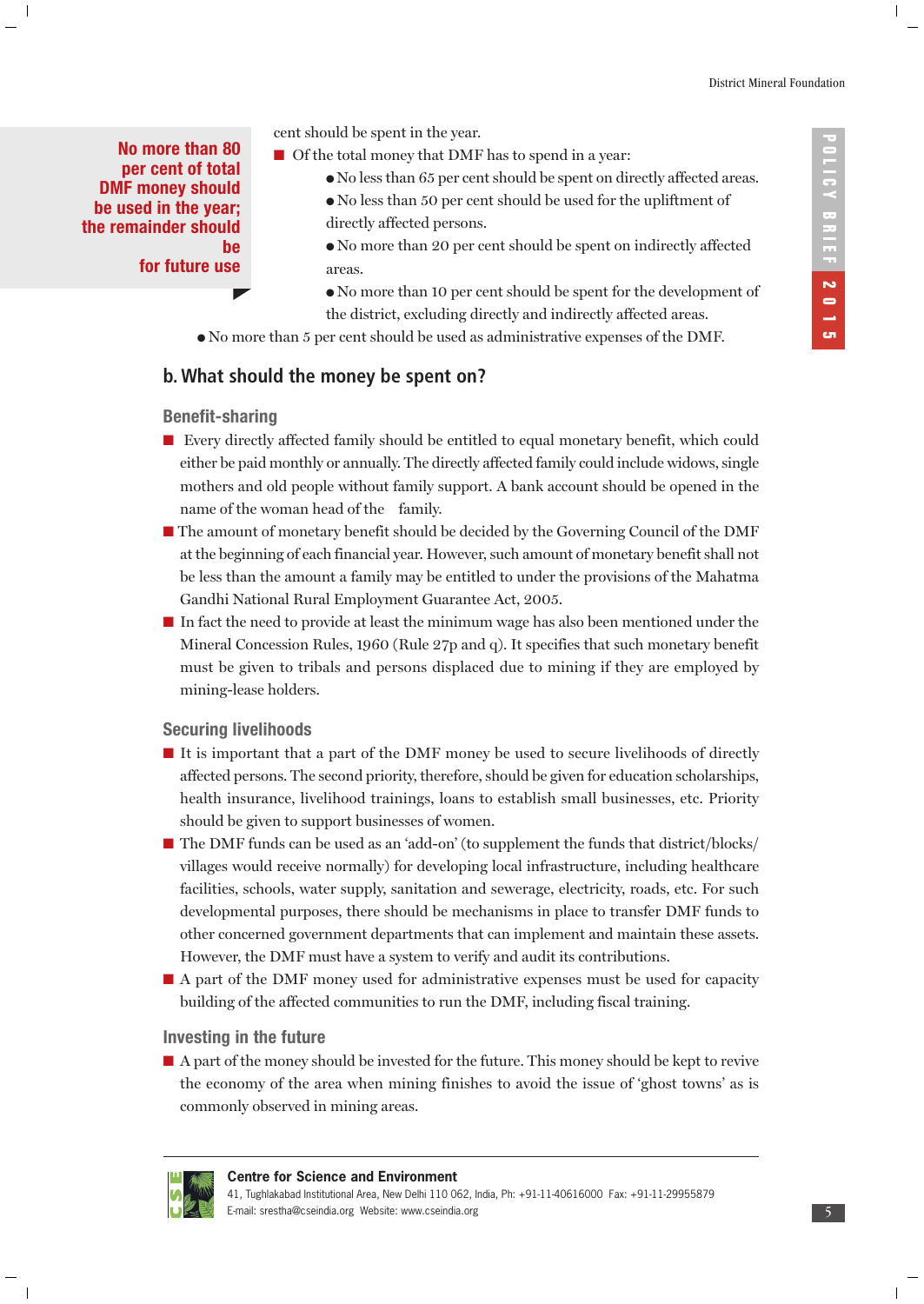$\|$ 

DMF funds to be used for the socio-economic upliftment of the community must not be compromised by its administrative expense requirements. Similarly, district entitlements from state coffers must not be affected.

## **(iii) Specify who should administer the funds**

The DMF should function like a professional organization, with both the Members of the DMF and the Governing Council involved in managing its functioning.

#### **a. Members of the DMF**

Members to comprise:

- Two members (one female and one male) from each directly affected village, nominated by the respective gram sabha
- 10 per cent of mining companies who are contributing to the DMF (but not less than three members), nominated by the district mining association
- Head of district offices of departments of the concerned state government

#### **b. Governing Council**

- The DMF to have a Governing Council comprising:
	- District magistrate as the chairperson
	- Five community representatives from areas affected by mining, nominated by DMF Members
	- Two state government representatives, nominated by the state government
	- One representative from mining companies contributing to the DMF, nominated by the district mining association
	- District mining officer
	- Secretary, who will be the chief executive officer (CEO) of the DMF, and who will be appointed by the Governing Council
- Membership of the Governing Council will be for a maximum of three years. Members once elected can be re-elected only after a gap of 10 years. This provision does not apply to government representatives

#### **c. Roles and responsibilities**

**Responsibilities of DMF Members**

- Voting on the annual account and passing the annual plan
- The power to nominate community representatives to the Governing Council
- The power to remove all members of the Governing Council (excluding the chairperson) by simple vote
- Taking decisions on the salaries of appointed persons, including the CEO
- Ratifying the appointments of officers and auditors to run the DMF

#### **Responsibilities of the Governing Council of the DMF**

- Developing the annual plan
- Distributing monetary benefits to persons or families affected by miningrelated operations in the district
- Undertaking such other activities as are in furtherance of the object of the Foundation, including creation, management and maintenance of such local infrastructure for socio-economic purposes in areas affected by mining-related operations

**DMF should be a democratically functioning peoplecentric institution** 

 $\overline{\phantom{a}}$ 

 $\mathbf{I}$ 

**2116Y BRIEF 2015 POLICY BRIEF 2015 6**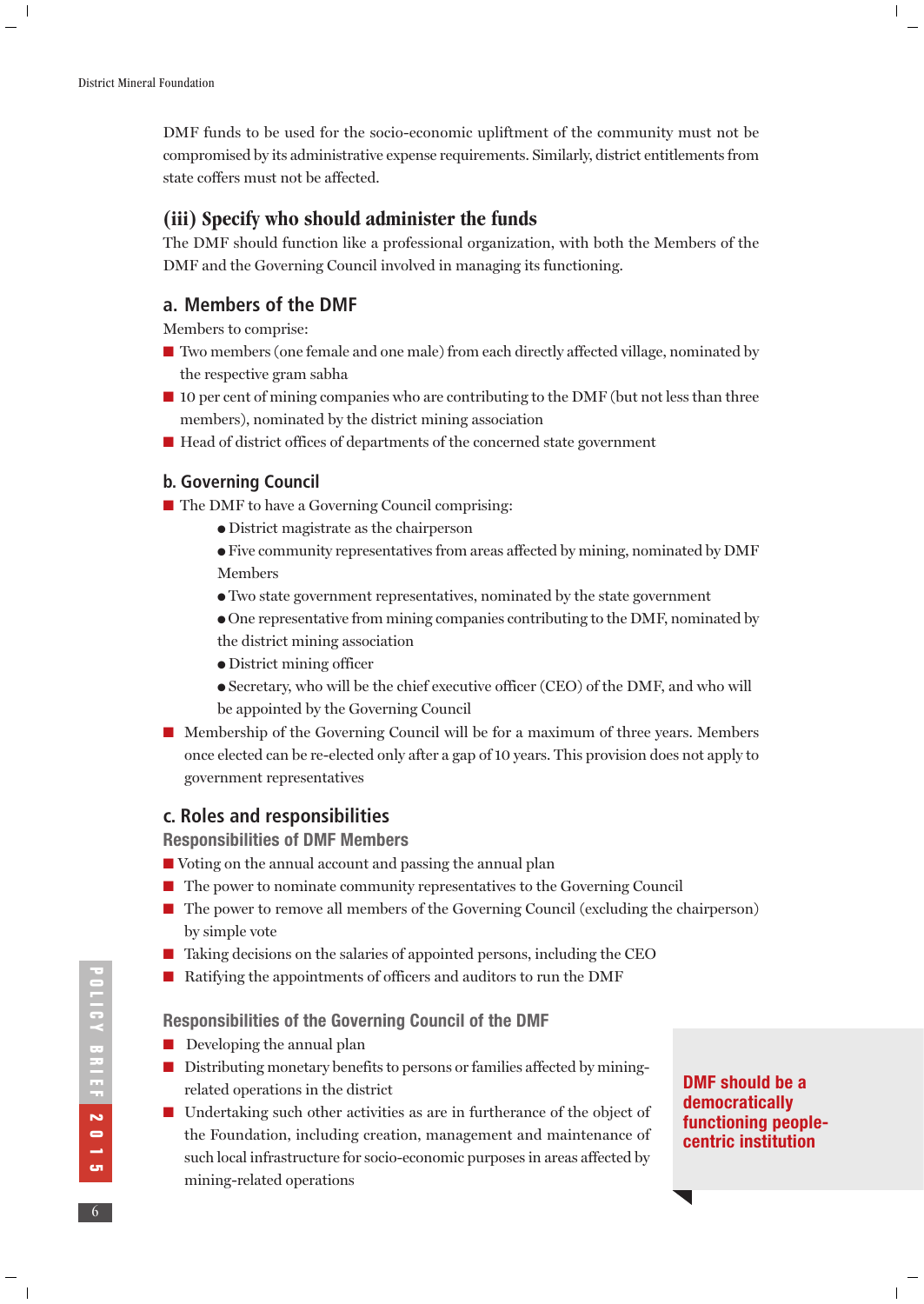# **Good financial practices must be institutionalized in the DMF**

 $\overline{\phantom{a}}$ 

- Appointing officers to run the DMF and auditors; however, these appointments would require ratification by the Members of the DMF
- Organizing annual general meetings (AGM)
- Presenting audit reports for ratification by AGM

# **(iv) Ensure effectiveness, transparency and accountability of DMF**

The DMF should be established as a transparent and accountable organization. It should be open to the government as well as public audit. To

ensure transparency and accountability of the DMF, the following needs to be done:

- The DMF should maintain a register giving details of:
	- The list of lease holders in the district and the annual payments made by them to the DMF
	- The disbursal of benefits to the affected persons
	- Annual audited accounts of the DMF
- The DMF must maintain proper accounts and other relevant records and prepare an annual statement of accounts, including profit and loss account and balance sheet in respect of the funds available with the DMF, in a manner as may be prescribed by the state government in consultation with the Comptroller and Auditor-General (CAG) of India.
- The accounts of the DMF must be periodically audited in a manner as may be prescribed by the state government in consultation with the CAG.
- The accounts of the DMF together with the audit report shall be forwarded annually to the state government by the DMF. The state government shall cause the audit report to be laid as soon as it is received, before each House of the state legislature where there are two Houses, and where there is one House of the state legislature, before that House.
- The DMF must at the end of each year also prepare an annual report on the activities it has undertaken and share it with the state government.
- All information concerning the DMF, including accounts, fund disbursal and utilizations, audit reports and annual report, should be in accessible in the public domain.
- Any member of the DMF fund to steal, purloin or embezzle any money or other property whereby the funds of the DMF may be exposed to loss shall be subject to the same prosecution and, if convicted, shall be liable to be punished in like manner as any (civil) person not a member would be subject and liable to in respect of the like offence.

#### **REFERENCES**

- 1 Ministry of Mines 2011, Sustainable Development Framework for Indian Mining Sector, http://mines.nic.in/writereaddata/filelinks/2155afeb\_FINAL%20REPORT%20SDF%2029Nov11.pdf, accessed on 31 May 2013.
- 2 The calculation is based on value of iron ore production each state as published by the Indian Bureau of Mines (IBM) for 2012-13 (for Goa 2011-12), and considering the royalty paid by the mining industry for iron ore is 15 per cent as per latest royalty revision rates. This calculation assumes that one-third of the royalty goes to DMF.
- 3 The calculation is based on using value of iron ore production in each district for 2012-13 as published by IBM.
- 4 The calculation is based on value of production of coal in each state as published by IBM for 2012-13, and considering the royalty paid by the mining industry for coal is 14 per cent. This calculation assumes that onethird of the royalty goes to DMF.



#### **Centre for Science and Environment**

41, Tughlakabad Institutional Area, New Delhi 110 062, India, Ph: +91-11-40616000 Fax: +91-11-29955879 E-mail: srestha@cseindia.org Website: www.cseindia.org

 $\mathbf{I}$ 

 $\overline{1}$